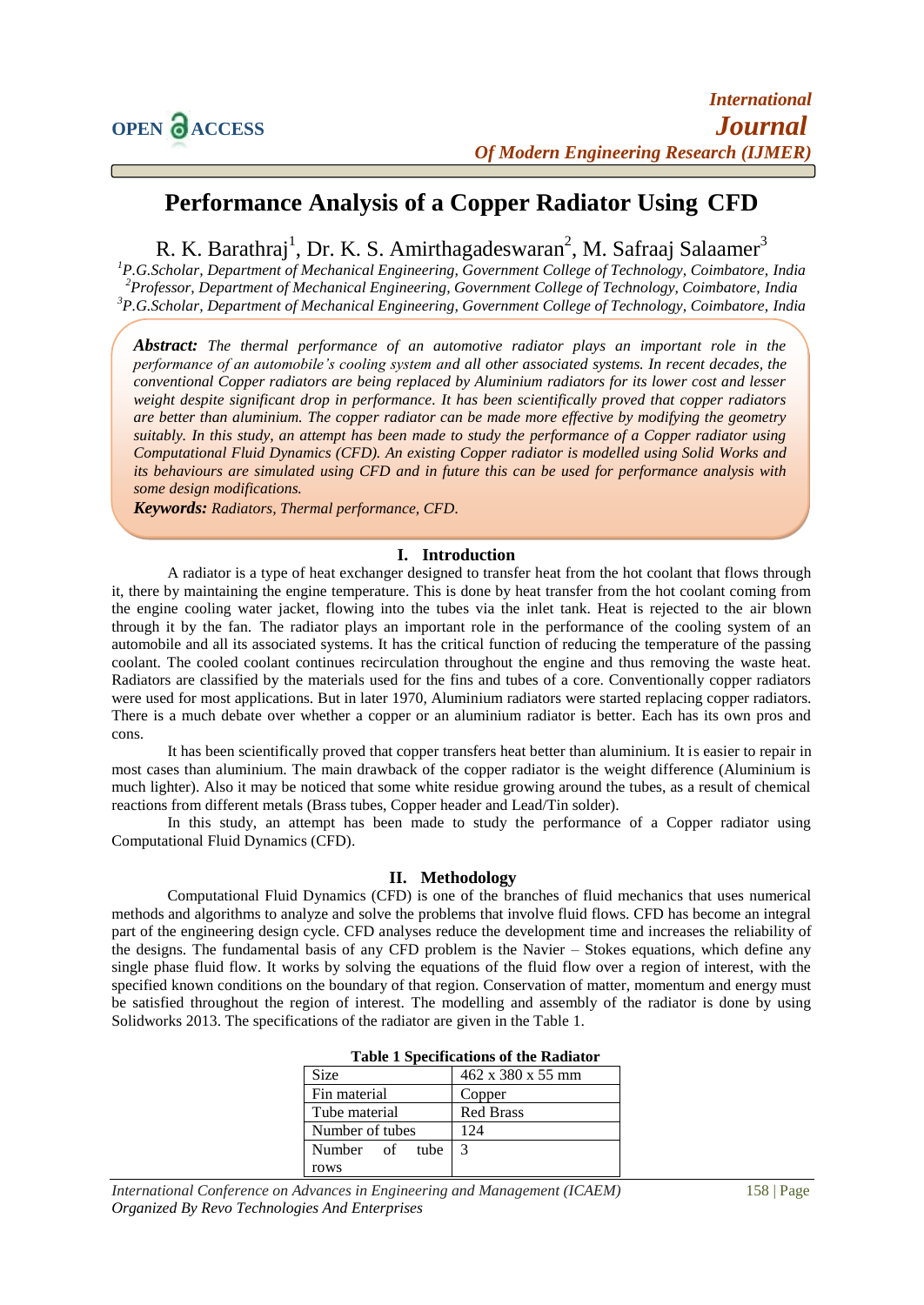| Number of fins |                        |
|----------------|------------------------|
| Fins pitch     | 8 Fins Per Inch        |
| Frontal area   | $0.175$ m <sup>2</sup> |

The part modelling of the tube and fin is done and then the radiator core is assembled



Fig 2 Part modelling of the Tube

The assembling of the fin-tube arrangement is done by using the insert and pattering command by maintaining the fin pitch of 8 per inch.



Fig 3 Radiator Core Assembly

The next important step in CFD analysis is meshing. The radiator core assembly is exported as step file and it is imported in Hypermesh 10. The geometry is cleaned up for any free edges and the connectivity is checked. In this work, only the core part is taken for numerical analysis, as the consideration of the side frame assemblies, fan shroud assemblies, header tank and bottom tank would increase the complexity of the problem. This in turn increases the computing processor capacity and computing time. Hence only the core of the radiator is taken for analysis.

As the geometry of the fin and tubes are not very much complex it was decided to use the structured hexahedral mesh for obtaining a uniform mesh throughout. Also, the element count is reduced comparatively than tetrahedral and hence the computing time. The order of accuracy of the results is more for structured hexahedral element. The volume mesh is created for the tube and air. The fin is 2D Meshed and the thickness was given.



*International Conference on Advances in Engineering and Management (ICAEM)* 159 | Page *Organized By Revo Technologies And Enterprises*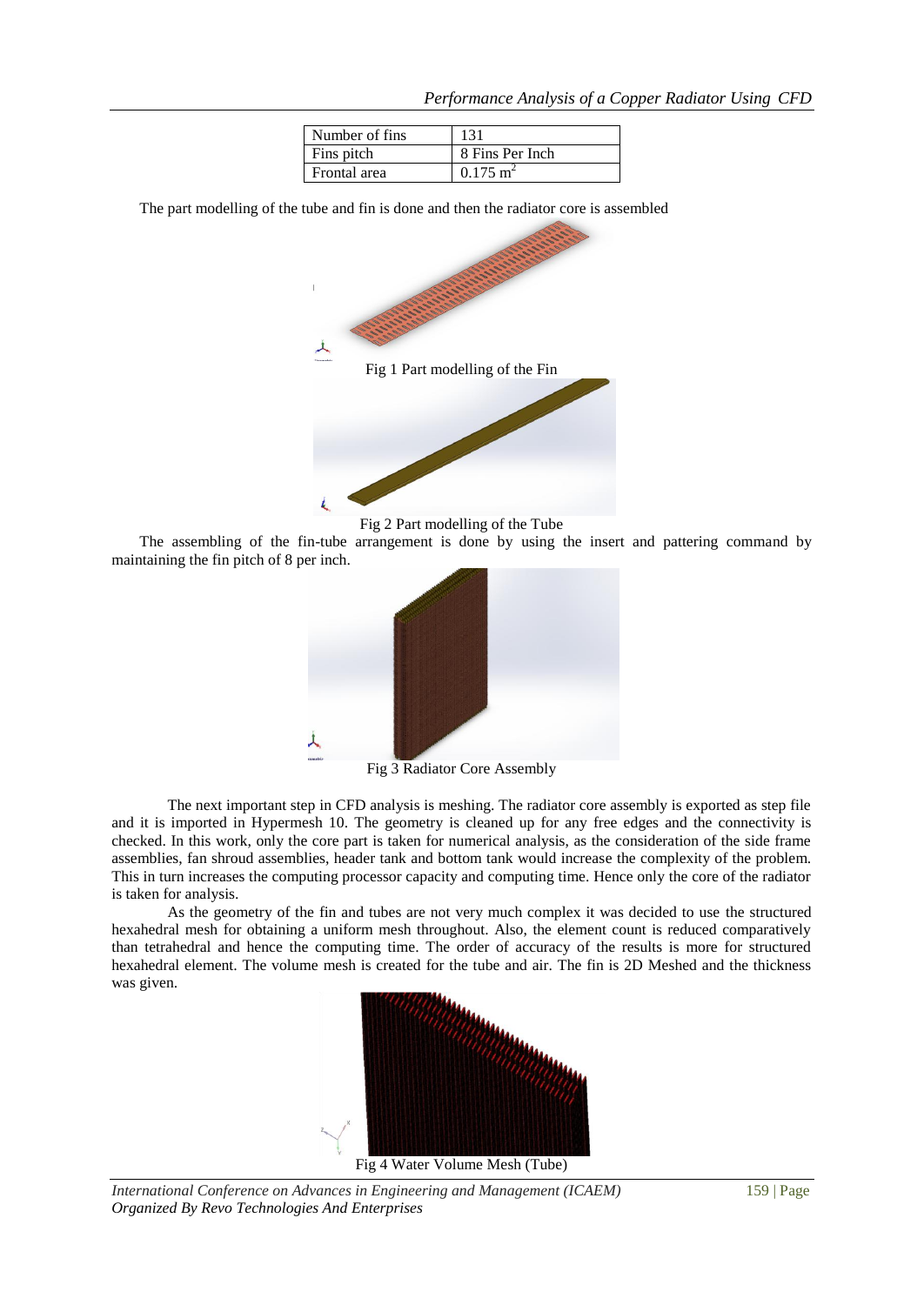The complete meshed model for the radiator core is shown in fig. 5



Fig 5 Meshed model of Radiator Core

The mesh count for water volume (tubes) is 308898 hexahedral elements. The volume mesh for air is created to facilitate the air flow through the fins. The mesh count for air volume is 2323809 hexahedral elements. The complete meshed model for the radiator core is shown in fig. 5. Finally the mesh file is exported as a case file.

The final step in the analysis is the solving. ANSYS Fluent 13 was used for the solving and post processing. The following assumptions were made for the numerical analysis.

- 1. The three dimensional pressure based solver was chosen with steady turbulent flow
- 2. The working medium is dry air entering the core at 30°C
- 3. The standard physical properties of air corresponding to 30°C is taken
- 4. The coolant medium is water entering the radiator at 85°C
- 5. The standard physical properties of water corresponding to 85°C is taken
- 6. The standard k-ξ viscous model with standard wall function is chosen
- 7. The SIMPLE scheme was adopted for Pressure velocity coupling
- 8. First order upwind scheme was followed for all variables
- 9. Air inlet is velocity inlet, air outlet is pressure outlet
- 10. Water inlet is mass flow inlet and water outlet is pressure outlet

The case file exported in HyperMesh is imported in ANSYS Fluent. The case is checked for the mesh quality. The zone conditions and the boundary conditions are defined. The material properties for the tube and fin are specified. The fin material is Copper and the tube material is Red Brass.

| Table 2 Material Properties of Fin - Copper Alloy |                          |
|---------------------------------------------------|--------------------------|
| Composition                                       |                          |
| Copper                                            | $: 99.5 \%$ Min.         |
| <b>Phosphorous</b>                                | $: 0.026 \%$ Max.        |
| <b>Thermal Conductivity</b>                       | 394 W/m K                |
| <b>Density</b>                                    | $8.94$ g/cm <sup>3</sup> |
| <b>Specific heat capacity</b>                     | 394 J/kg K               |

### **Table 3 Material Properties of Tube - Red Brass Composition**

| COMPOSITION            |                     |
|------------------------|---------------------|
| Copper                 | $: 85.1 \%$ to 86 % |
| <b>Zinc</b>            | $: 15.15 \%$        |
| Lead<br>$\bullet$      | : 0.029 %           |
| Iron                   | : 0.001 %           |
| Thermal Conductivity   | $159$ W/m K         |
| Density                | 8.75 $g/cm^3$       |
| Specific heat capacity | $380$ J/kg K        |

The boundary conditions that are given in this problem are velocity inlet for air and mass flow rate for water.

Velocity inlet for air  $\therefore$  6.45 m/s

Mass flow rate of water : 0.8333 kg/s (50 lpm) Pressure condition :  $1 \text{ kg/cm}^2$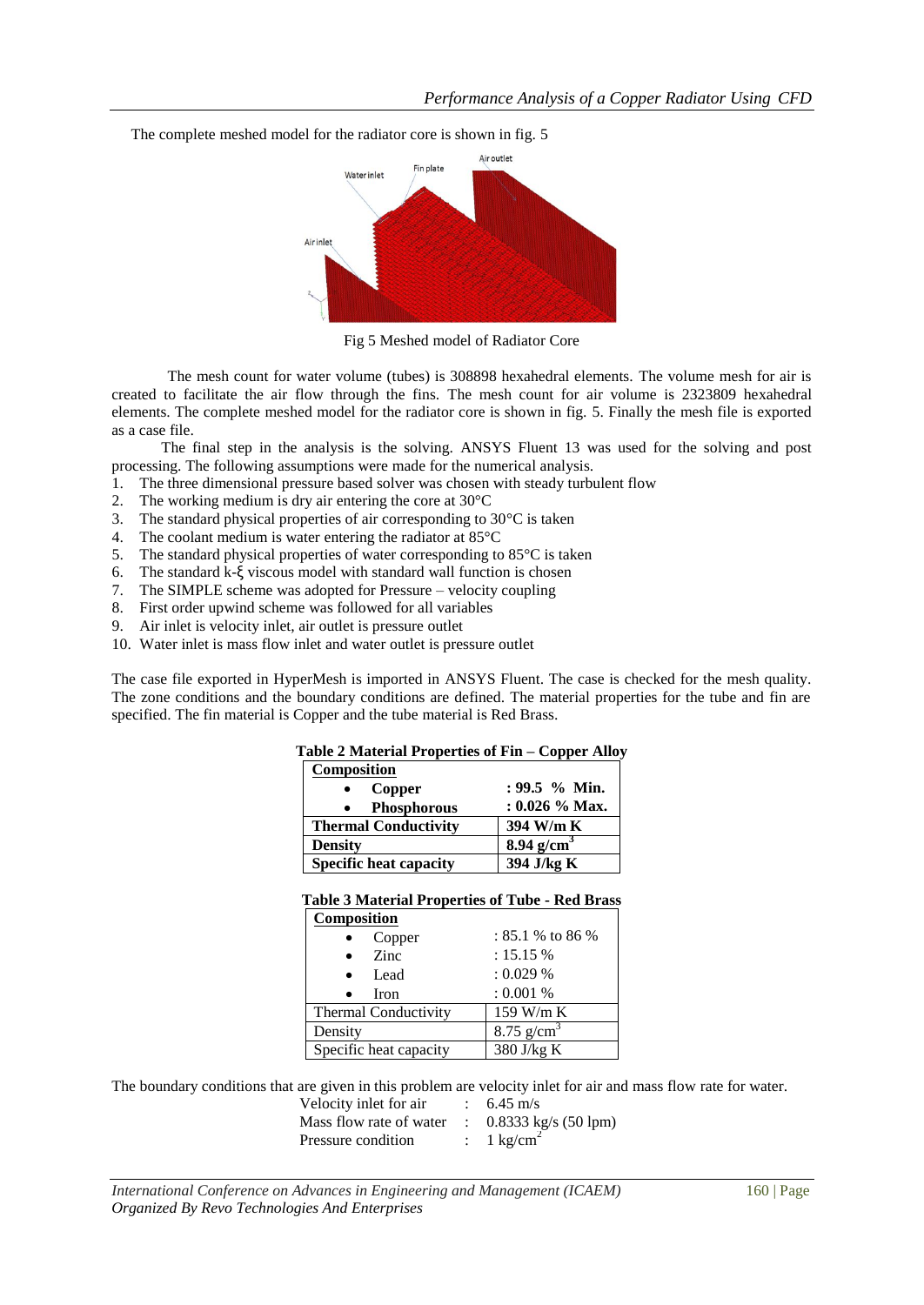The number of iterations to be carried out is specified and solution is initialized and then the case is solved. After the convergence of the solution, the case and data file is saved and the results can be viewed as contour plots.

**III. Results And Discussion**

#### The contour plots of temperature for both the air and water are shown in fig 6 and fig 7 respectively. ANSYS  $3.54$ et 01 Air inlet  $3.52e+02$  $3.49a + 0$  $3.47a+0$ 3444+02  $3.42e+0$  $3.39a+1$  $3.37a+0$ 3.34e+01  $3.31a+0$  $3.29e+0$  $3.26e + 0.$  $3.24 + 0$  $3.21e+0$  $3.19e+0$  $3.164-0$  $3.14a+0$  $3.11e+0$ Air outlet  $3.09e+0$  $3.0640$ Nov 26, 2013<br>ANSYS FLUENT 13.0 (3d, pbns, ske) ontours of Static Temperature (k)

Fig 6 Temperature Contour for Air Side.

From the temperature contour of the air side the outlet temperature of air varies can be read as 42°C on average.



Fig 7 Temperature Contour for Water side.

From the plot, it is found that the outlet temperature of water on average can be read as 72ºC. This drop in temperature signifies the heat removed from the water.

### **IV. CFD Validation**

The CFD results are validated with the help of experimental results. The closed type wind tunnel setup was used to test the radiator. The input conditions of flow rate and temperature remains the same for the air and water and the outlet conditions were observed.

From the experimental results, the average outlet temperature of air is 51°C and the average outlet temperature of water is 78°C.

The percentage error in prediction of outlet temperature of air and water are 7.69% and 19.61% respectively. With these reasonable deviations, the CFD model can be taken as the real replicating model.

## **V. Conclusion**

In this study, an attempt has been made to study the behaviour of a conventional Copper radiator using Computational Fluid Dynamics (CFD). The numerical results were in reasonable agreement with the experimental results. The deviation in the numerical values can be related in the actual system to various factors [1], [2] such as friction losses, ambient surrounding conditions, loss of velocity of air at the corners of the cores,

*International Conference on Advances in Engineering and Management (ICAEM)* 161 | Page *Organized By Revo Technologies And Enterprises*